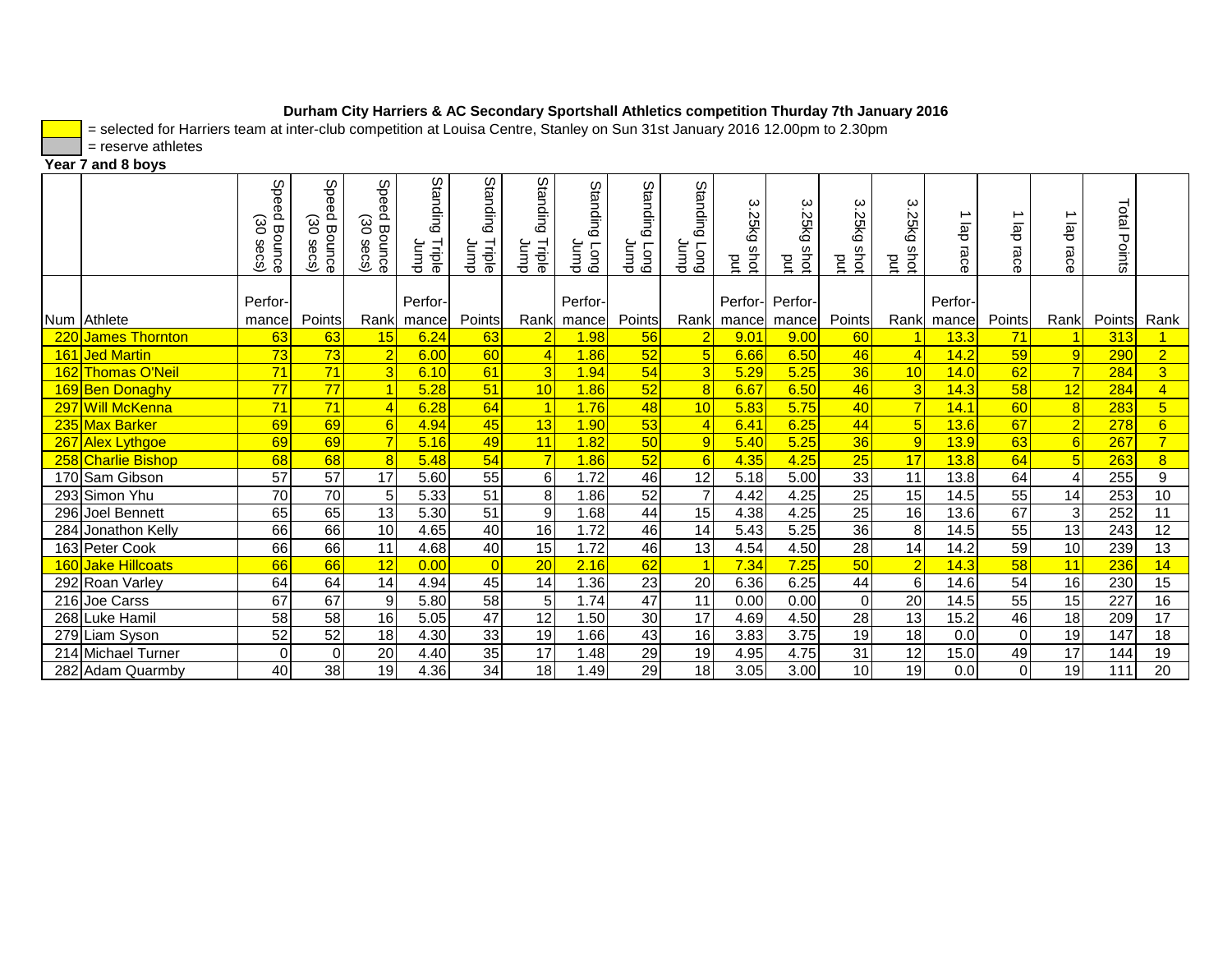= selected for Harriers team at inter-club competition at Louisa Centre, Stanley on Sun 31st January 2016 12.00pm to 2.30pm

 $=$  reserve athletes

**Year 7 and 8 girls**

|                            | <b>Speed</b><br>ගි<br>Bounce<br>Secs) | Spee<br>$\Omega$<br>30<br>Bounce<br>secs) | Speed<br>30<br>Bounce<br>secs) | <b>Standing</b><br>Triple<br>dunr | Standing<br>Triple<br>qmup | Standing<br>Triple<br>Jump | Standing<br>l<br>Umpl<br>pnol | Standin<br>$\Omega$<br>Long<br>Ignol | Standing<br>dunr<br><b>Fong</b> | $\sim$<br>D2kg<br>shot<br>pq | $\mathcal{D}$<br>↘<br>Zkg<br>w<br>ğ<br>pq | Ņ<br>N<br>Ã<br>shot<br>put | N<br>T2kg<br>w<br>ğ<br>pq | ∸<br>ab<br>race | ∸<br>de<br>race | ∸<br>de<br>race | Total<br>Points  |                 |
|----------------------------|---------------------------------------|-------------------------------------------|--------------------------------|-----------------------------------|----------------------------|----------------------------|-------------------------------|--------------------------------------|---------------------------------|------------------------------|-------------------------------------------|----------------------------|---------------------------|-----------------|-----------------|-----------------|------------------|-----------------|
|                            | Perfor-                               |                                           |                                | Perfor-                           |                            |                            | Perfor-                       |                                      |                                 | Perfor-                      | Perfor-                                   |                            |                           | Perfor-         |                 |                 |                  |                 |
| Num Athlete                | mance                                 | Points                                    | Rank                           | mance                             | Points                     | Rank                       | mance                         | Points                               | Rank                            | mance                        | mance                                     | Points                     | Rank                      | mance           | Points          | Rank            | Points           | Rank            |
| 250 Emily Salmon           | 73                                    | 73                                        | 3                              | 5.64                              | 56                         |                            | 1.96                          | 55                                   | 3                               | 5.98                         | 5.75                                      | 40                         |                           | 13.7            | 65              |                 | 289              | $1 =$           |
| 167 Natasha Stephenson     | 81                                    | $\overline{81}$                           | $\overline{1}$                 | 5.04                              | 47                         | 10                         | 2.02                          | 57                                   | $\overline{2}$                  | 5.90                         | 5.75                                      | 40                         | $\overline{8}$            | 13.8            | 64              | 3               | 289              | $1 =$           |
| 289 Phillipa Ellis         | 60                                    | 60                                        | 18                             | 5.48                              | 54                         | $\overline{4}$             | 1.88                          | 52                                   | $\overline{A}$                  | 8.05                         | 8.00                                      | 55                         |                           | 13.8            | 64              | 3               | 285              | $\overline{3}$  |
| 288 Kate Leather-Barrow    | 64                                    | 64                                        | 12                             | 5.52                              | 54                         | $\overline{2}$             | 1.86                          | 52                                   | $5\overline{5}$                 | 6.78                         | 6.75                                      | 47                         | $\overline{2}$            | 13.7            | 65              | $\vert$ 1       | 282              | $\overline{4}$  |
| 166 Romane Zeze            | 68                                    | 68                                        | $\overline{7}$                 | 5.20                              | 49                         | $\overline{8}$             | 2.06                          | 58                                   | $\overline{1}$                  | 6.05                         | 6.00                                      | 42                         | $6\overline{6}$           | 14.1            | 60              | 6               | 277              | $5\overline{)}$ |
| 270 Lauren Etchells        | 67                                    | 67                                        | 9                              | 5.04                              | $\overline{47}$            | 11                         | 1.83                          | 51                                   | 6                               | 5.71                         | 5.50                                      | 38                         | 10                        | 14.1            | 60              | 6               | 263              | $6\overline{6}$ |
| 168 Nathalie Elmbeck       | 74                                    | 74                                        | $\overline{2}$                 | 5.20                              | 49                         | $\overline{7}$             | 1.80                          | 50                                   | 9                               | 5.34                         | 5.25                                      | 36                         | 14                        | 14.8            | 51              | 13              | 260              | $\overline{7}$  |
| 242 Erin Nicholson         | 70                                    | 70                                        | $6\overline{6}$                | 5.34                              | 52                         | 5                          | 1.63                          | 41                                   | 13                              | 5.08                         | 5.00                                      | 33                         | 17                        | 14.2            | 59              | 9               | 255              | $\overline{8}$  |
| 248 Erin Jakes             | 68                                    | 68                                        | 8                              | 4.80                              | 43                         | 14                         | 1.63                          | 41                                   | 14                              | 6.75                         | 6.75                                      | 47                         | 3                         | 14.6            | 54              | 11              | 253              | 9               |
| 275 Daisy Percival         | 50                                    | 50                                        | 26                             | 5.20                              | 49                         | $\overline{9}$             | 1.82                          | $\overline{50}$                      | $\overline{7}$                  | 5.17                         | 5.00                                      | 33                         | 15                        | 13.9            | 63              | 5               | 245              | 10              |
| 290 Courtney Clark         | $\overline{57}$                       | $\overline{57}$                           | 20                             | 5.22                              | 50                         | 6 <sup>1</sup>             | 1.80                          | 50                                   | 8                               | 5.43                         | 5.25                                      | 36                         | 12                        | 14.9            | 50              | 14              | 243              | 11              |
| 247 Neave Lang             | 73                                    | 73                                        | $\overline{4}$                 | 5.00                              | 46                         | 12                         | 1.59                          | 39                                   | 19                              | 4.29                         | 4.25                                      | 25                         | 25                        | 14.1            | 60              | 6               | 243              | 11              |
| 249 Brogan Piercing        | 62                                    | 62                                        | 15                             | 4.68                              | 40                         | 17                         | 1.62                          | 41                                   | 16                              | 5.77                         | 5.75                                      | 40                         | 9                         | 14.7            | 53              | 12              | 236              | 13              |
| 260 Portia Crawford        | 54                                    | 54                                        | $\overline{24}$                | 4.80                              | 43                         | 15                         | 1.72                          | 46                                   | 11                              | 4.70                         | 4.50                                      | 28                         | 22                        | 14.2            | 59              | $\overline{9}$  | 230              | 14              |
| 243 Sophie Miller          | $\overline{73}$                       | $\overline{73}$                           | $\overline{5}$                 | 4.46                              | 36                         | 19                         | 1.61                          | 40                                   | $\overline{17}$                 | 5.41                         | 5.25                                      | 36                         | 13                        | 16.0            | 36              | $\overline{22}$ | $\overline{221}$ | 15              |
| 291 Katherine Marsden-Bell | 62                                    | 62                                        | 16                             | 4.48                              | 36                         | 18                         | 1.58                          | 38                                   | 20                              | 4.93                         | 4.75                                      | 31                         | $\overline{20}$           | 15.1            | 48              | 15              | 215              | 16              |
| 262 Isla Smith             | 57                                    | 57                                        | 21                             | 4.70                              | 41                         | 16                         | 1.63                          | 41                                   | 15                              | 5.71                         | 5.50                                      | 38                         | 11                        | 15.9            | 37              | 20              | 214              | 17              |
| 269 Jess Beaker            | 60                                    | 60                                        | $\overline{19}$                | 3.80                              | 24                         | 25                         | 1.61                          | 40                                   | $\overline{18}$                 | 6.49                         | 6.25                                      | $\overline{44}$            | 4                         | 15.5            | 42              | 18              | 210              | 18              |
| 245 Elise Lowins           | 61                                    | 61                                        | 17                             | 4.30                              | 33                         | $\overline{22}$            | 1.58                          | 38                                   | $\overline{21}$                 | 5.03                         | 5.00                                      | 33                         | 19                        | 15.9            | $\overline{37}$ | $\overline{20}$ | 202              | 19              |
| 165 Ellen Moir             | $\overline{55}$                       | $\overline{55}$                           | $\overline{23}$                | 5.52                              | 54                         | $\overline{3}$             | 1.70                          | 45                                   | $\overline{12}$                 | 6.42                         | 6.25                                      | $\overline{44}$            | 5                         | 0.0             | $\Omega$        | 26              | 198              | 20              |
| 241 Rachel Foster          | 67                                    | 67                                        | 10                             | 4.40                              | 35                         | 21                         | 1.21                          | 18                                   | 26                              | 4.49                         | 4.25                                      | 25                         | 23                        | 15.1            | 48              | 15              | 193              | 21              |
| 274 Jodie Moderate         | 63                                    | 63                                        | $\overline{13}$                | 4.90                              | 44                         | 13                         | 1.80                          | 50                                   | 10                              | 5.09                         | 5.00                                      | 33                         | 16                        | 0.0             | $\Omega$        | 26              | 190              | 22              |
| 283 Rebecca Long           | 57                                    | 57                                        | 22                             | 4.42                              | 35                         | 20                         | 1.51                          | 31                                   | 22                              | 5.04                         | 5.00                                      | 33                         | 18                        | 16.2            | 34              | 23              | 190              | 22              |
| 246 Ella Minns             | 63                                    | 63                                        | 14                             | 4.10                              | 29                         | 24                         | 1.28                          | 19                                   | 25                              | 4.32                         | 4.25                                      | 25                         | 24                        | 15.1            | 48              | 15              | 184              | 24              |
| 286 Naomi Sheavik          | 65                                    | 65                                        | 11                             | 4.16                              | 30                         | 23                         | 1.46                          | 28                                   | 23                              | 3.79                         | 3.75                                      | 19                         | 27                        | 15.6            | 41              | 19              | 183              | 25              |
| 244 Anna Pugh              | 54                                    | 54                                        | 25                             | 3.63                              | 22                         | 26                         | 1.40                          | 25                                   | 24                              | 4.88                         | 4.75                                      | 31                         | 21                        | 17.3            | 20              | 25              | 152              | 26              |
| 285 Ellie May              | $\overline{37}$                       | $\overline{35}$                           | $\overline{27}$                | 3.48                              | $\overline{20}$            | $\overline{27}$            | 1.20                          | 18                                   | $\overline{27}$                 | 4.24                         | 4.00                                      | $\overline{22}$            | 26                        | 16.2            | 34              | 23              | $\overline{129}$ | $\overline{27}$ |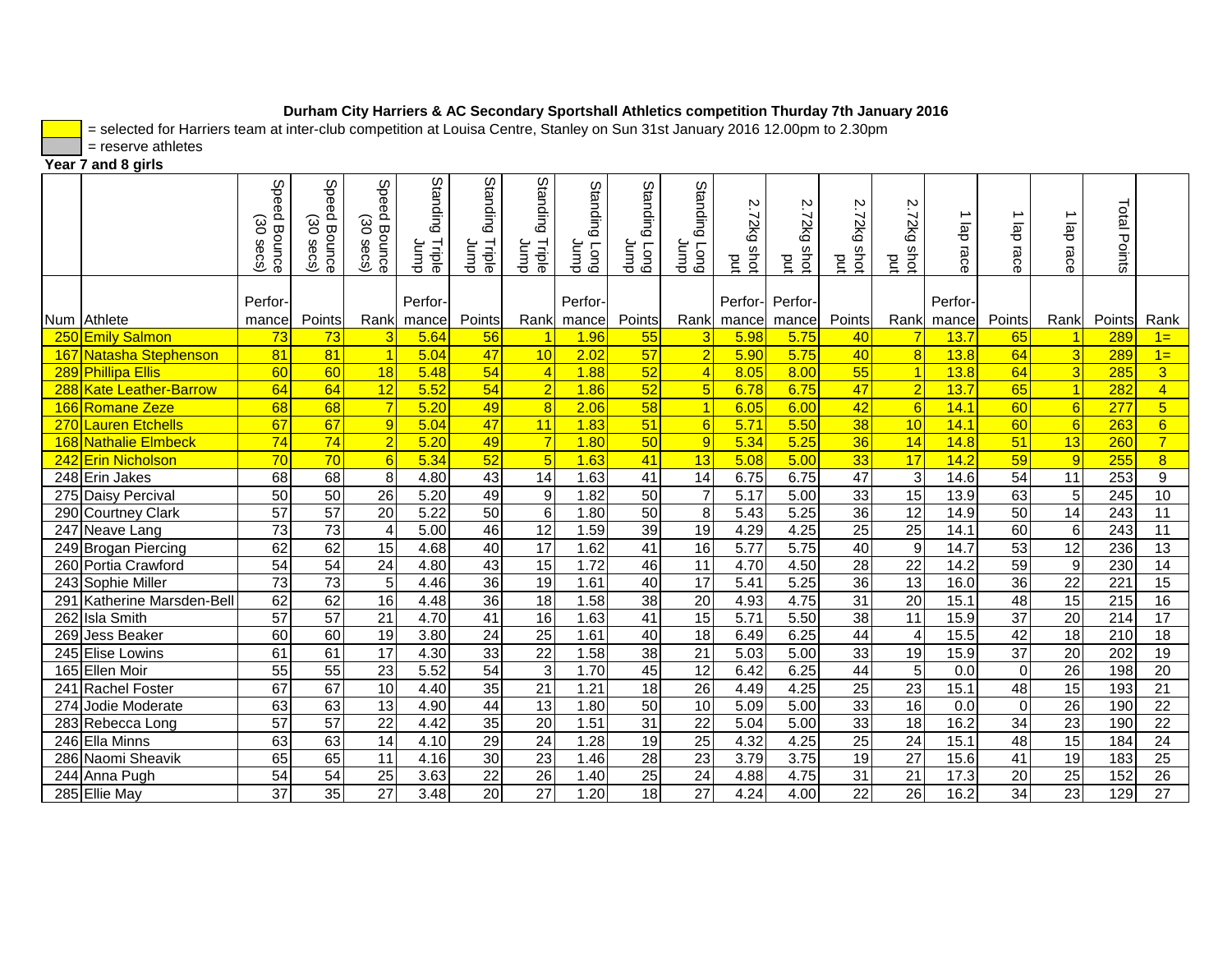= selected for Harriers team at inter-club competition at Louisa Centre, Stanley on Sun 31st January 2016 12.00pm to 2.30pm

 $=$  reserve athletes

# **Year 9 and 10 boys**

|                          | မ္မ<br>$\Omega$<br>မွ<br>Bounce<br>Ō<br>Š | Spee<br>$\tilde{\Omega}$<br>မွ<br>Bounce<br>39<br>င္တ<br>ٮ | မ္မ<br>Ō<br>$\Omega$<br>ၑၟ<br>Bounce<br>3<br>င္တ<br>ٮ | Stan<br>ain<br>$\circ$<br>Triple<br>վար | Stan<br>$\frac{\mathsf{o}}{\mathsf{o}}$<br>$\circ$<br>Triple<br>Jump | Standin<br>$\circ$<br>Triple<br>qmup | Stan<br>읔<br>$\Omega$<br>Jump<br>ong | era<br>읔<br>$\circ$<br>dunr<br><b>Fong</b> | ഗ<br>ng)<br>읔<br>$\Omega$<br>qmu<br>ອອ | $4k$ g<br>shot<br>pq | 4kg<br>shot<br>ξ | 4k<br>с<br>5 | $4k$ g<br>shot<br>pq | gb<br>race | မ္မ<br>ھ<br>శ్లె | 용               | Total<br>Points |                |
|--------------------------|-------------------------------------------|------------------------------------------------------------|-------------------------------------------------------|-----------------------------------------|----------------------------------------------------------------------|--------------------------------------|--------------------------------------|--------------------------------------------|----------------------------------------|----------------------|------------------|--------------|----------------------|------------|------------------|-----------------|-----------------|----------------|
|                          | Perfor-                                   |                                                            |                                                       | Perfor-                                 |                                                                      |                                      | Perfor-                              |                                            |                                        |                      | Perfor- Perfor-  |              |                      | Perfor-    |                  |                 |                 |                |
| Num Athlete              | mance                                     | Points                                                     | Rank                                                  | mancel                                  | Points                                                               |                                      | Rank mance                           | Points                                     | Rankl                                  | mancel               | mance            | Points       |                      | Rank mance | Points           | Rank            | Points          | Rank           |
| 257 Luke Allen           | 69                                        | 69                                                         |                                                       | 6.61                                    | 67                                                                   |                                      | 2.36                                 | 68                                         |                                        | 10.07                | 10.00            | 66           |                      | 12.6       | 80               |                 | 350             |                |
| 218 Chris Milburn        | 71                                        | 71                                                         | $\overline{3}$                                        | 7.06                                    | 72                                                                   |                                      | 2.64                                 | 76                                         |                                        | 8.70                 | 8.50             | 57           | $\overline{2}$       | 13.1       | 73               |                 | 349             | $\overline{2}$ |
| 259 Zac Renwick          | 82                                        | 82                                                         |                                                       | 7.34                                    | 74                                                                   |                                      | 2.25                                 | 65                                         | 3                                      | 7.55                 | 7.50             | 52           |                      | 13.0       | 74               |                 | 347             | $\overline{3}$ |
| 158 Oliver Taylor        | 69                                        | 69                                                         | 5                                                     | 6.34                                    | 64                                                                   | 5 <sup>1</sup>                       | 2.09                                 | 59                                         | $5\overline{)}$                        | 8.25                 | 8.25             | 56           | 3 <sup>l</sup>       | 13.4       | 69               |                 | 317             | $\overline{4}$ |
| 263 Dillon Openshaw      | 66                                        | 66                                                         |                                                       | 6.35                                    | 64                                                                   |                                      | 2.03                                 | 57                                         |                                        | 6.85                 | 6.75             | 47           | 6                    | 13.8       | 64               |                 | 298             | 5              |
| 256 Josh Bishop          | 77                                        | 77                                                         | $\overline{2}$                                        | 5.30                                    | 51                                                                   |                                      | 2.24                                 | 64                                         |                                        | 6.27                 | 6.25             | 44           |                      | 14.4       | 57               |                 | 293             | 6              |
| 295 Alistair Wilkinson   | 65                                        | 65                                                         |                                                       | 5.87                                    | 58                                                                   | 6                                    | 2.06                                 | 58                                         | 6                                      | 7.06                 | 7.00             | 49           | 5                    | 14.5       | 55               |                 | 285             | $\overline{7}$ |
| 215 D'Artagnan Nauschutz | 52                                        | 52                                                         | 12                                                    | 5.10                                    | 48                                                                   | 10 <sup>1</sup>                      | 1.74                                 | 47                                         |                                        | 6.00                 | 6.00             | 42           |                      | 14.4       | 57               |                 | 246             | 8 <sup>2</sup> |
| 157 Daniel McGlaughlin   | 53                                        | 53                                                         | 11                                                    | 4.75                                    | 42                                                                   | 11                                   | 1.79                                 | 49                                         | 8.                                     | 5.61                 | 5.50             | 38           | 10 <sup>1</sup>      | 14.8       | 51               | 10              | 233             | 9              |
| 294 Tom Mulholland       | 61                                        | 61                                                         | 9                                                     | 5.20                                    | 49                                                                   | 9 <sub>l</sub>                       | 1.55                                 | 35                                         | 11                                     | 4.12                 | 4.00             | 22           | 12                   | 16.4       | 31               | 11              | 198             | 10             |
| 159 Jack Prowse          | 58                                        | 58                                                         | 10                                                    | 4.74                                    | 41                                                                   | 12 <sub>1</sub>                      | .55                                  | 35                                         | 12                                     | 4.89                 | 4.75             | 31           | 11 <sub>1</sub>      | 0.0        | $\Omega$         | 12 <sub>1</sub> | 165             | 11             |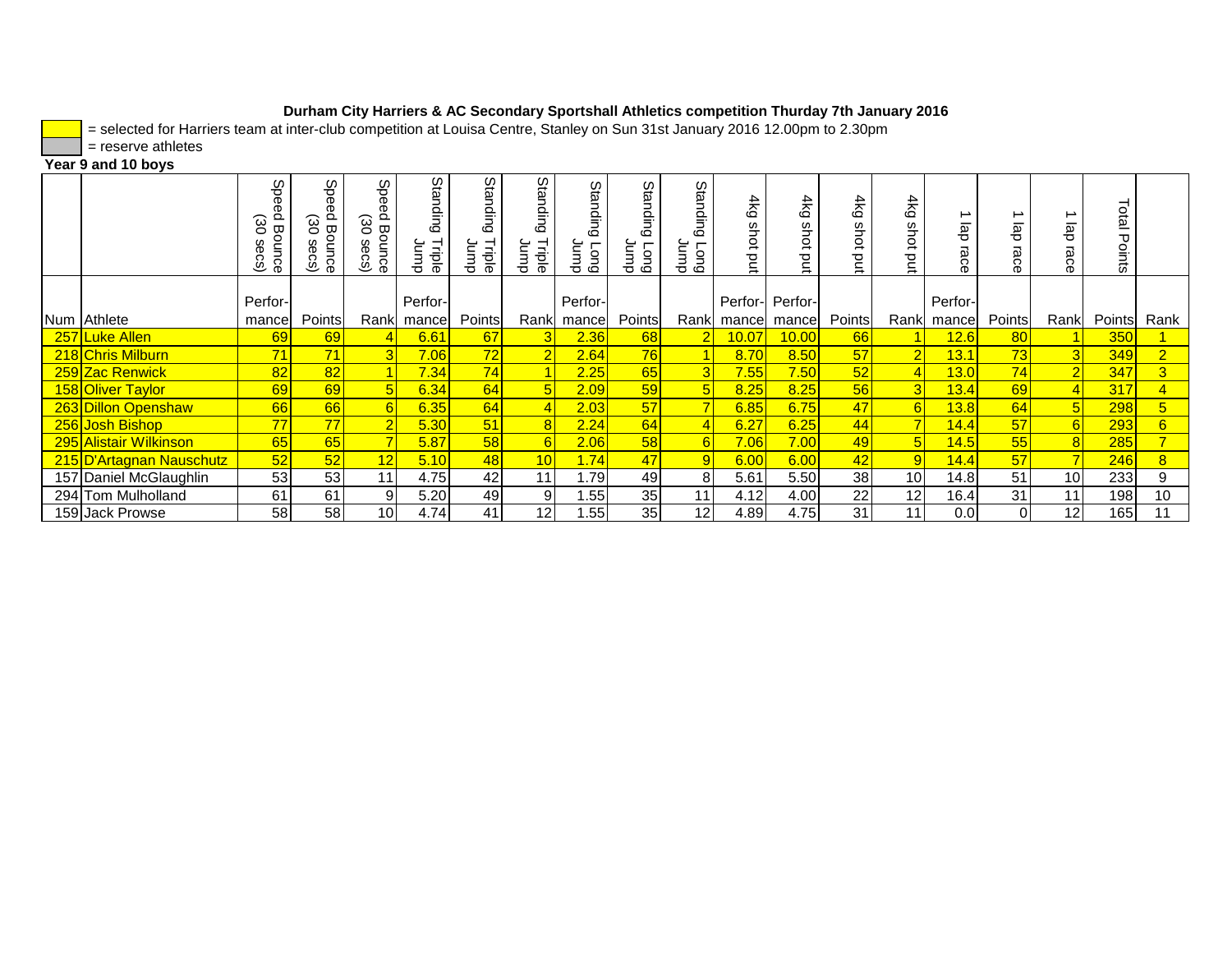= selected for Harriers team at inter-club competition at Louisa Centre, Stanley on Sun 31st January 2016 12.00pm to 2.30pm

 $=$  reserve athletes

# **Year 9 and 10 girls**

|                          | Spee<br>$\Omega$<br>30<br>Bounce<br>Secs) | Spee<br>Õ.<br>30<br>Bounce<br>secs) | Spe<br>$\Omega$<br>30<br>Bounce<br>secs) | Standin<br>$\circ$<br>Triple<br>dunr | Standin<br>$\circ$<br>Triple<br>qmup | Standing<br>Triple<br>dunr | Standir<br>$\Omega$<br>duunp<br><b>Fong</b> | ន<br>ខេ<br>u<br>S<br>$\circ$<br>duur<br><b>Duo</b> | Standin<br>$\overline{O}$<br>dunr<br><b>Fong</b> | 3kg<br>shot<br>Ρú | 3kg<br>$\omega$<br>ğ<br>pd | 3kg<br>w<br>ਡੋ<br>prit | 3kg<br>shot<br>put | de<br>race  | ∸<br>dg<br>race | ap<br>5<br>ဥ    | Total<br>Points |                |
|--------------------------|-------------------------------------------|-------------------------------------|------------------------------------------|--------------------------------------|--------------------------------------|----------------------------|---------------------------------------------|----------------------------------------------------|--------------------------------------------------|-------------------|----------------------------|------------------------|--------------------|-------------|-----------------|-----------------|-----------------|----------------|
|                          | Perfor-                                   |                                     |                                          | Perfor-                              |                                      |                            | Perfor-                                     |                                                    |                                                  | Perfor-           | Perfor-                    |                        |                    | Perfor-     |                 |                 |                 |                |
| Num Athlete              | mance                                     | <b>Points</b>                       | Rank                                     | mance                                | <b>Points</b>                        | Rank                       | mance                                       | Points                                             |                                                  | Rank mancel       | mance                      | Points                 |                    | Rank mancel | Points          | Rank            | Points          | Rank           |
| <b>261 Savannah Loyd</b> | 68                                        | 68                                  | 3                                        | 5.98                                 | 60                                   |                            | 2.10                                        | 60                                                 |                                                  | 7.02              | 7.00                       | 49                     |                    | 13.1        | $\overline{73}$ |                 | 310             |                |
| 251 Zara Burgess         | 64                                        | 64                                  | $6\overline{6}$                          | 5.54                                 | 54                                   |                            | 1.86                                        | 52                                                 | $\overline{2}$                                   | 6.05              | 6.00                       | 42                     |                    | 13.8        | 64              |                 | 276             | $\overline{2}$ |
| 276 Eve Percival         | 65                                        | 65                                  | $\overline{4}$                           | 5.32                                 | 51                                   | 5                          | 1.76                                        | 48                                                 |                                                  | 7.21              | 7.00                       | 49                     |                    | 14.5        | 55              |                 | 268             | 3 <sup>°</sup> |
| 264 Eve Southern         | 69                                        | 69                                  | $\overline{2}$                           | 5.50                                 | 54                                   | 3                          | 1.70                                        | 45                                                 | 6                                                | 5.53              | 5.50                       | 38                     | 13                 | 14.3        | 58              | 6               | 264             | $\overline{4}$ |
| 277 Neave Jackson        | 65                                        | 65                                  | $\vert 5 \vert$                          | 5.06                                 | 47                                   | 8                          | 1.62                                        | 41                                                 | 8                                                | 6.32              | 6.25                       | 44                     | $\overline{4}$     | 14.3        | 58              | $5\overline{)}$ | 255             | 5 <sup>5</sup> |
| 254 Sam Kirkup           | 61                                        | 61                                  | $\overline{7}$                           | 5.35                                 | 52                                   |                            | 1.62                                        | 41                                                 | $\overline{7}$                                   | 6.26              | 6.25                       | 44                     | 5 <sub>l</sub>     | 14.8        | 51              | 11              | 249             | 6              |
| 253 Kyrha Watson         | 60                                        | 60                                  | 8                                        | 5.26                                 | 50                                   |                            | 1.84                                        | 51                                                 | 3                                                | 4.85              | 4.75                       | 31                     | 14                 | 14.5        | 55              | 8               | 247             | 7 <sup>1</sup> |
| 266 Eva Hardie           | 72                                        | 72                                  | 1                                        | 4.55                                 | 38                                   | 11                         | 1.54                                        | 34                                                 | 10                                               | 5.88              | 5.75                       | 40                     | 10                 | 14.1        | 60              |                 | 244             | 8 <sup>2</sup> |
| 255 Sadie Hibbert        | 57                                        | 57                                  | 9                                        | 5.28                                 | 51                                   | 6                          | 1.50                                        | 30                                                 | 11                                               | 6.60              | 6.50                       | 46                     | 3 <sup>l</sup>     | 14.6        | 54              | 9               | 238             | 9              |
| 252 Heather Bryan        | 65                                        | 65                                  | 10                                       | 4.92                                 | 45                                   | 9                          | 1.46                                        | 28                                                 | 12                                               | 6.08              | 6.00                       | 42                     | 6                  | 15.0        | 49              | 12              | 229             | 10             |
| 239 Georgia Egan         | 54                                        | 54                                  | 11                                       | 4.64                                 | 39                                   | 10                         | 1.42                                        | 26                                                 | 14                                               | 6.05              | 6.00                       | 42                     | 8                  | 14.1        | 60              | 3               | 221             | 11             |
| 287 Elyssa Morgan        | 67                                        | 67                                  | 12                                       | 4.40                                 | 35                                   | 13                         | 1.55                                        | 35                                                 | 9                                                | 4.11              | 4.00                       | 22                     | 15                 | 14.6        | 54              | 10 <sup>1</sup> | 213             | 12             |
| 265 Lily Hardie          | 73                                        | 73                                  | 13                                       | 4.26                                 | 32                                   | 14                         | 1.44                                        | 27                                                 | 13                                               | 5.70              | 5.50                       | 38                     | 12                 | 15.7        | 40              | 15              | 210             | 13             |
| 221 Ella Walker          | 62                                        | 62                                  | 14                                       | 4.52                                 | 37                                   | 12                         | 1.38                                        | 24                                                 | 15                                               | 5.95              | 5.75                       | 40                     | 9                  | 15.7        | 40              | 14              | 203             | 14             |
| 219 Emily Barker         | 66                                        | 66                                  | 15                                       | 0.00                                 | $\Omega$                             | 15                         | 1.72                                        | 46                                                 | 5                                                | 5.83              | 5.75                       | 40                     | 11                 | 15.0        | 49              | 13 <sub>l</sub> | 201             | 15             |